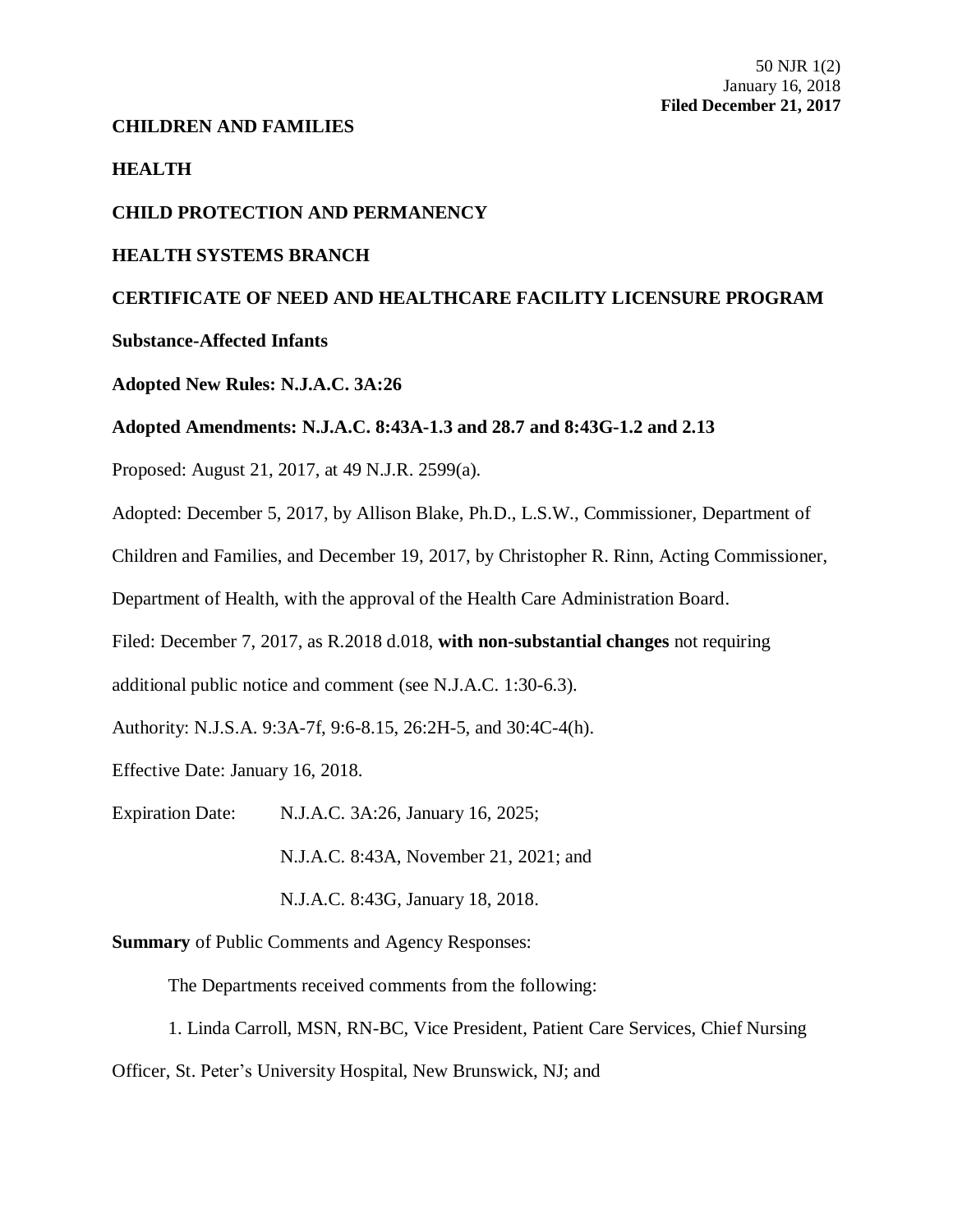2. Jill Gresham, Senior Associate, Center for Children and Family Futures, Inc., Lake Forest, CA.

Quoted, summarized, or paraphrased below, are the comments and the Departments' responses. The numbers in parentheses following the comments below correspond to the commenter numbers above.

COMMENT: A commenter states that proposed new N.J.A.C. 3A:26-1.3(a)4, addressing the content of reports, calls for the reporting of the type of substance affecting the infant and any harm caused to the child as a result. The language the Federal Child Abuse Prevention and Treatment Act (CAPTA) uses is "infants affected by substance abuse." Proposed new N.J.A.C. 3A:26-1.3(a)4 uses the language of "harm" experienced by the infant. Asking for reports to include the "affects to the infant" seems to be broader than asking about specific harm. The commenter is not sure "affected by" is synonymous with "harm." This wording may be problematic. (2)

RESPONSE: The Departments agree that the term, "affected by," is not synonymous with the term, "harmed by." Proposed new N.J.A.C. 3A:26-1.3(a)4 would require a report to include information on "any harm" that substance exposure caused a substance-affected infant. If the substance exposure that affected the infant did not cause harm, then the reporter would so indicate in the report.

COMMENT: The commenter states that the proposed new rules and amendments are very clear that any infant exposed to drugs during pregnancy has to be reported. This rulemaking raises concern that this topic now falls under child abuse laws and some of these women are crying for help, yet this now could place them in litigation for child abuse. (1)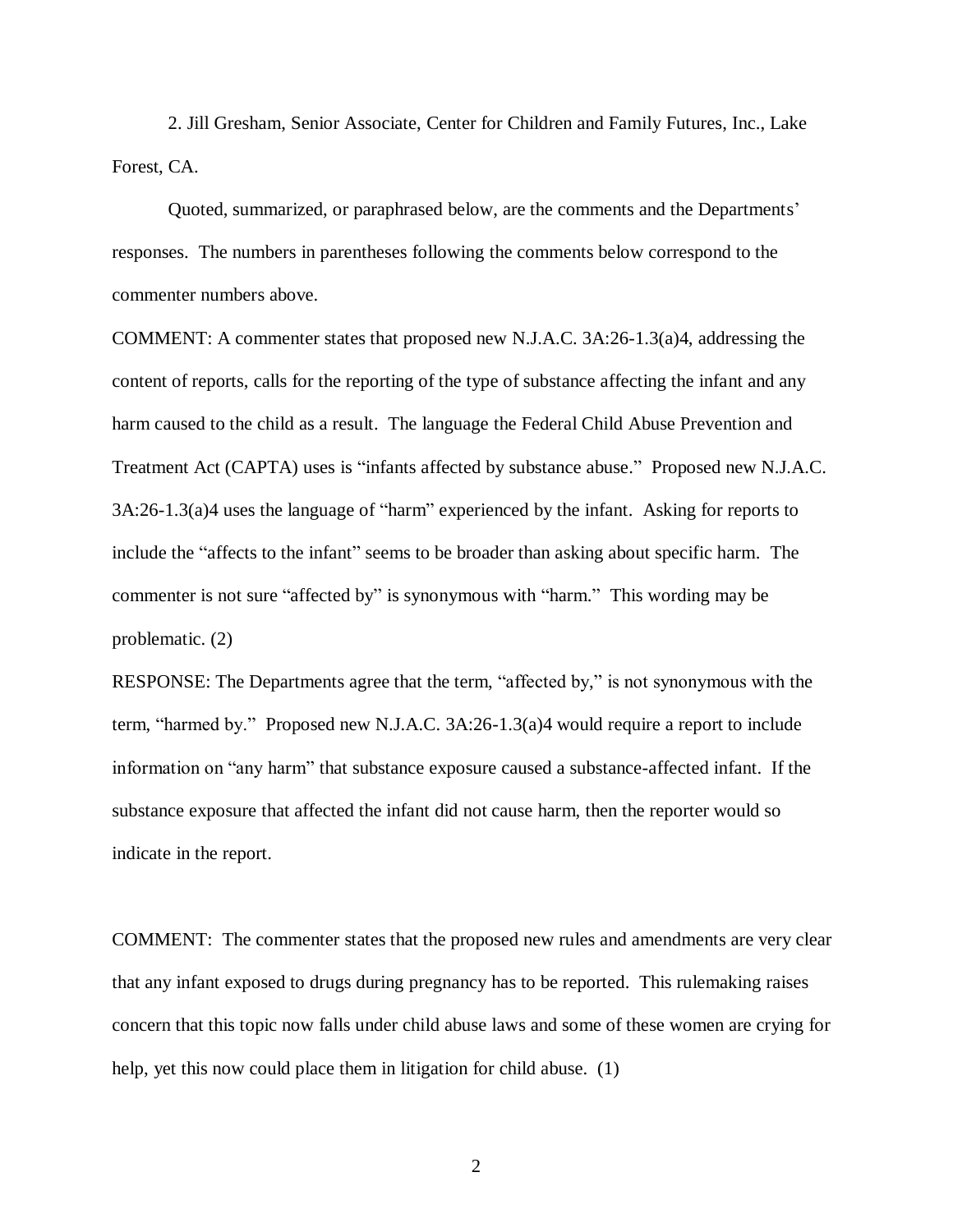RESPONSE: The CAPTA obliges the Departments to require reporting of substance-affected infants. If the Division determines, upon receiving such a report, that the report alleges child abuse or neglect, Federal and State laws oblige the Division to respond appropriately to the allegation. In both cases, the purpose of the reporting is for the Division to ensure the safe care and well-being of the infant. The Departments are without authority to fail either to promulgate the reporting requirement or to respond to reports that allege child abuse or neglect.

COMMENT: The commenter inquires, "Will referrals be expected for infants whose mothers are appropriately prescribed and compliant with their medical care which will knowingly result in withdrawal symptoms?" The commenter suggests the example of a mother who is "on methadone/suboxone prior to or started early in her pregnancy," and who is compliant with her methadone protocol as confirmed by the mother's social worker, and which results in her infant having withdrawal symptoms. The commenter states, "These historically have not been patients we have referred once we have confirmed compliance and that the patient is positive for what she is expected to be positive for." (1)

RESPONSE: The CAPTA, as implemented through the proposed amendments and new rules, requires the Departments to ensure the reporting of all substance-affected infants, regardless of the reasons for which infants may experience substance exposure. While the required reporting can identify potential child abuse or neglect, a substance-affected infant report would not, in and of itself, constitute an allegation of abuse or neglect. Identification of substance-affected infants through required reporting, regardless of the reasons for their exposure, enables the Division to offer care and services to address the effects of substance exposure, to avoid further exposure, and to help them stay safe and healthy.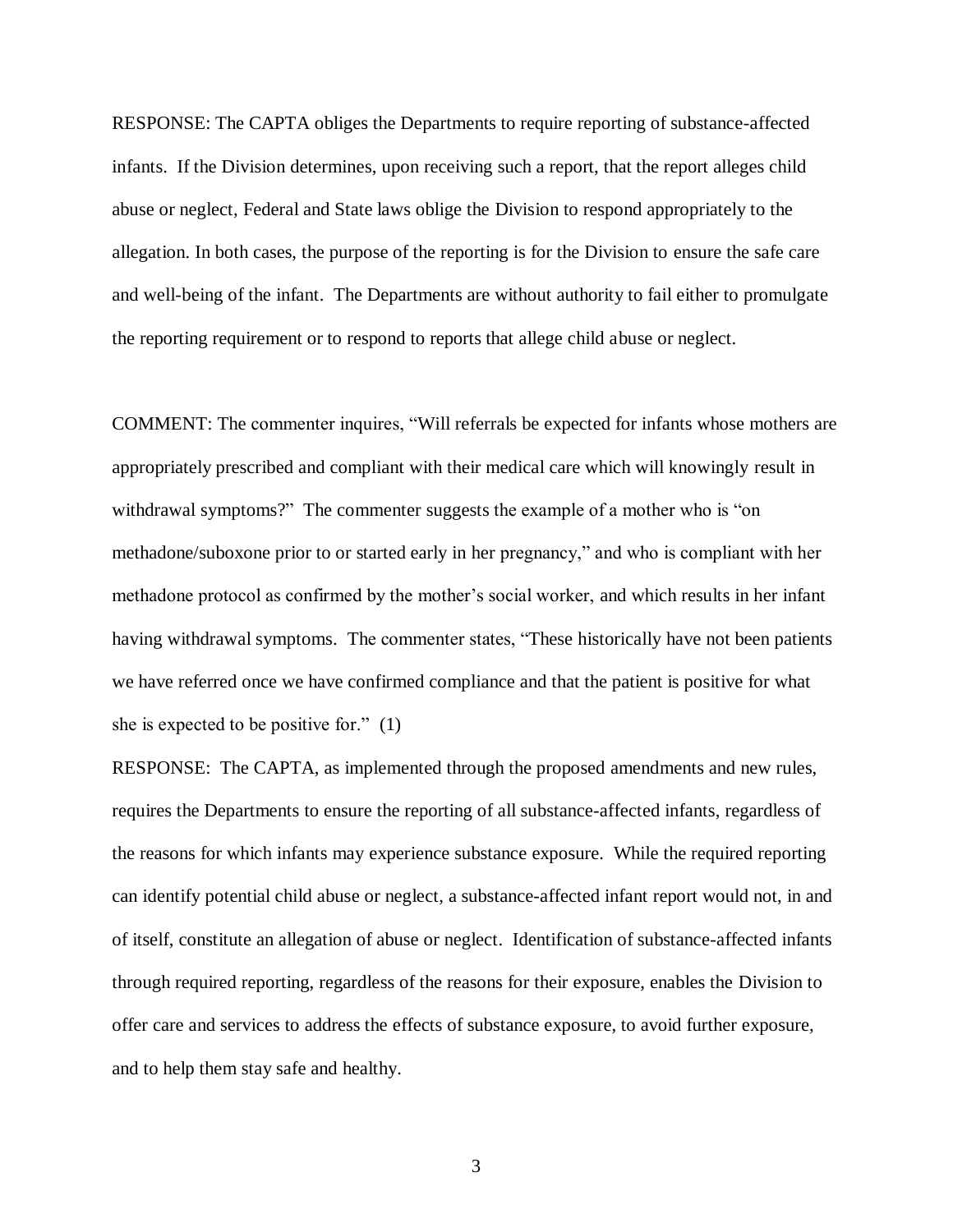Therefore, the infant in the example the commenter provides is a "substance-affected infant," pursuant to the definition of that term at proposed new N.J.A.C. 3A:26-1.2, because the infant "displays the effects of prenatal controlled substance exposure or symptoms of withdrawal resulting from prenatal controlled substance exposure." The substance-affected infant would be reportable, but the report, absent other factors, would not constitute an allegation of the mother's child abuse or neglect. The absence of an allegation of abuse or neglect does not diminish the substance-affected infant's need for available services to respond to the substance exposure. Reporting is a means to identify to the State substance-affected infants who may need services that the State can offer.

COMMENT: A commenter states that fetal alcohol spectrum would not be diagnosed in an infant unless a history of alcohol use/abuse was elicited from the mother during pregnancy or a referral was made to the genetics department for microcephaly, IUGR, or congenital heart disease and the history illicit at that time fetal alcohol spectrum is a diagnosis of exclusion and most affected babies present with neurobehavioral effects and poor growth later on, rather than congenital anomalies or craniofacial differences. (1)

RESPONSE: The commenter appears to inquire about the obligation to report infants who meet the definition of "substance-affected infants" at proposed new N.J.A.C. 3A:26-1.2 due to fetal alcohol spectrum disorder (FASD), if FASD indicia present later than at birth.

N.J.A.C. 3A:26-1.2 would define the term "substance-affected infant" to include an infant who "displays the effects of" an FASD. Thus, the obligation to report an infant, who is a "substance-affected infant" because of an FASD, arises if, and when, the infant "displays the effects" thereof. The proposed amendments and new rules would neither establish a time limit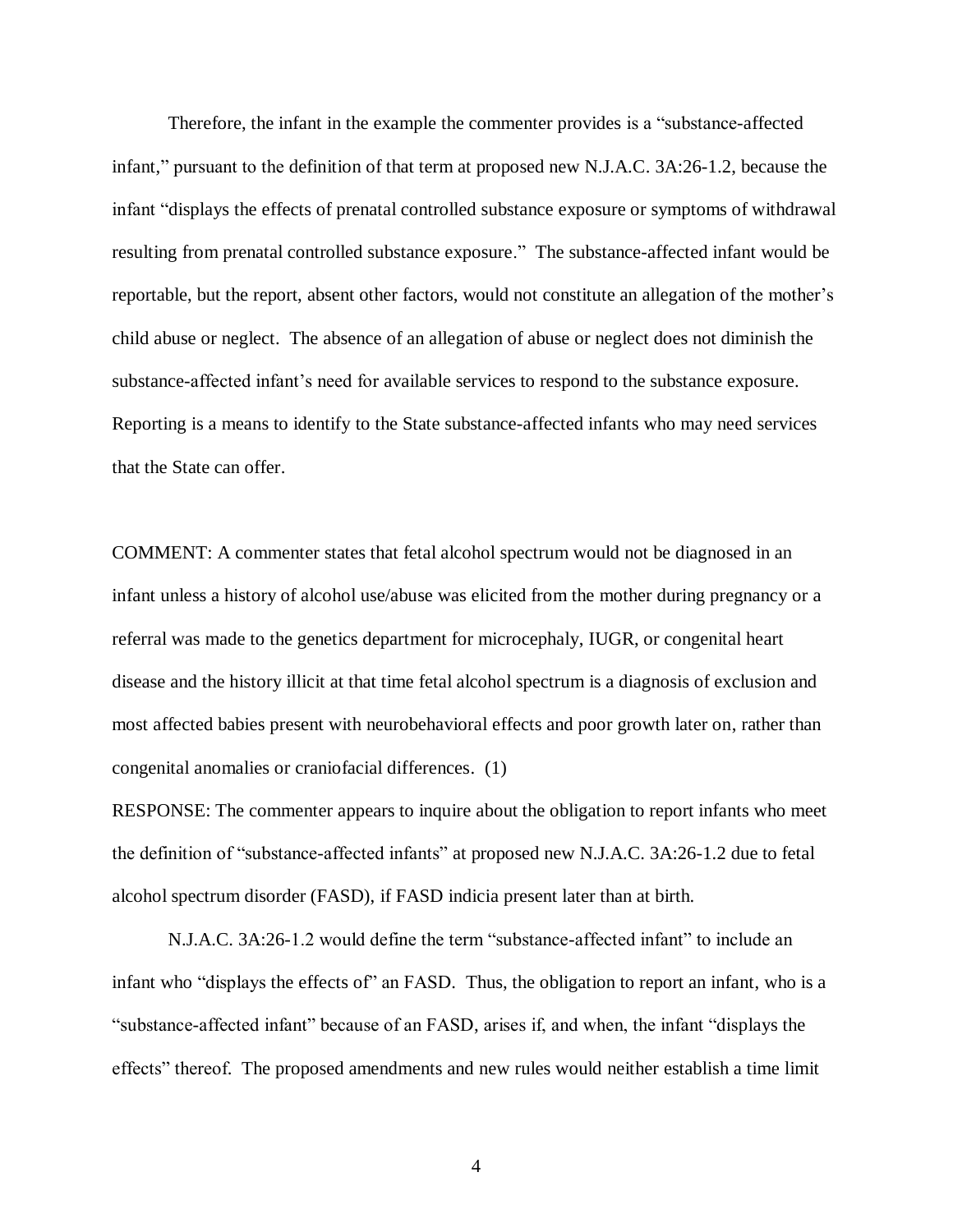on the obligation to report substance-affected infants, nor extinguish the reporting obligation upon an infant's discharge following labor and delivery. Rather, the reporting obligation would continue throughout the infancy of the substance-affected infant. When an infant "displays the effects of" an FASD to an entity with reporting obligations, the proposed amendments and new rules would require that entity to report the substance-affected infant.

COMMENT: A commenter inquires, "[w]ill providers be required to report a mother who had an initially positive drug screen, if all testing afterwards was negative?" The commenter posits the example of a mother who tests positive for marijuana on her initial prenatal visit at eight to 12 weeks "but all additional testing and meconium is negative thereafter," and the "mother has been educated that any additional positive screen would result in a DCPP referral." (1)

RESPONSE: The amendments and new rules do not require "reporting of mothers." Rather, they require reporting of "substance-affected infants," as N.J.A.C. 3A:26-1.2 defines that term. In the example the commenter provides, at birth, the mother's infant would be a "substanceaffected infant," pursuant to N.J.A.C. 3A:26-1.2, because the infant's mother "had a positive toxicology screen for a controlled substance or metabolite thereof during pregnancy," and the substance-affected infant would be reportable, *at birth,* to the Division. Subsequent negative drug screens during the pregnancy would not reverse or negate the infant's qualification as a substance-affected infant and potential need for services to address the effects of the infant's substance exposure. Nonetheless, the fact that the mother had subsequent negative toxicology screens after a positive screen can be included in the report in accordance with N.J.A.C. 3A:26- 1.3, as, for example, information (1) about the substances, and the amounts thereof, to which the infant had exposure, or (2) that may bear on the Division's evaluation of the matter.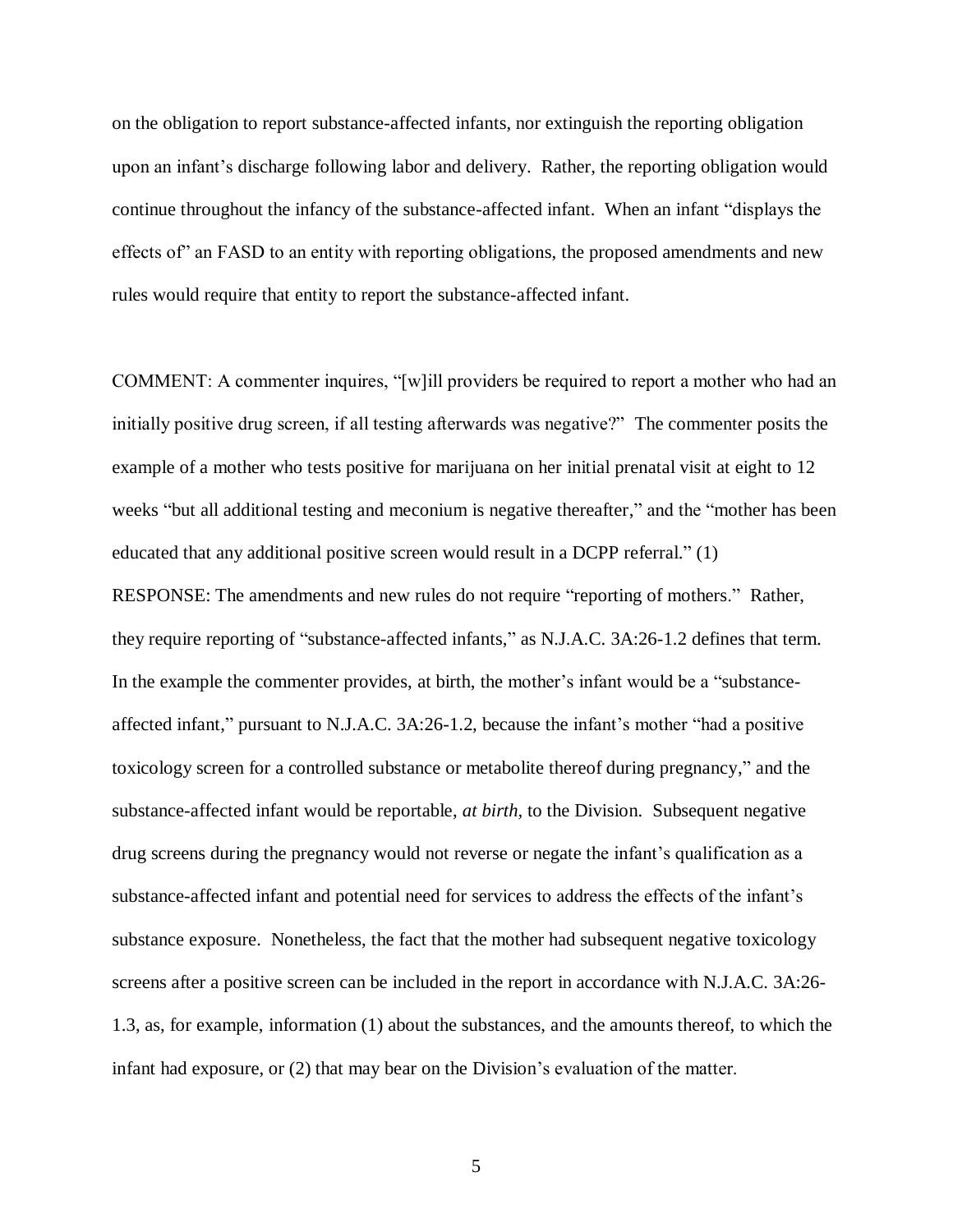Moreover, under other existing reporting mandates, and in appropriate circumstances, the fact that an ambulatory care facility or hospital obtains a positive drug screen test result for a parent could be an indicator that, with other indicators, may trigger an obligation to report an allegation of child abuse or neglect to the Division *when the entity obtains the positive result* (that is, without waiting until the birth of a fetus *in utero*), such as if a parent, who happens to be pregnant, has the care of other children who might be at risk due to the substance use.

COMMENT: A commenter states that if "all cases would require referrals … additional economic impact would be a factor as the volume of calls would increase, and if DCPP dispositions are not identified during pregnancy, then the possibility of additional stays at the hospital may be required for the infant pending DCPP determination. If DCPP will now be accepting cases during ... pregnancy, that would increase their workload significantly as well to ensure that effective discharge dispositions are identified prior to delivery." (1) RESPONSE: The Division anticipates no additional costs, as call screening operations are adequately staffed for unanticipated surges in call volume at any time. There is also no expectation that hospitals will initiate additional hospital holds pursuant to N.J.S.A. 9:6-8.16, as reports under this rule are not per se allegations of child abuse and neglect that would justify such a hold. To the extent that additional reports of child abuse or neglect may be received as a result of these rules, any economic cost is outweighed by the substantial public interest in addressing child abuse and neglect.

### **Summary** of Agency-initiated Changes:

The Departments are making changes on adoption: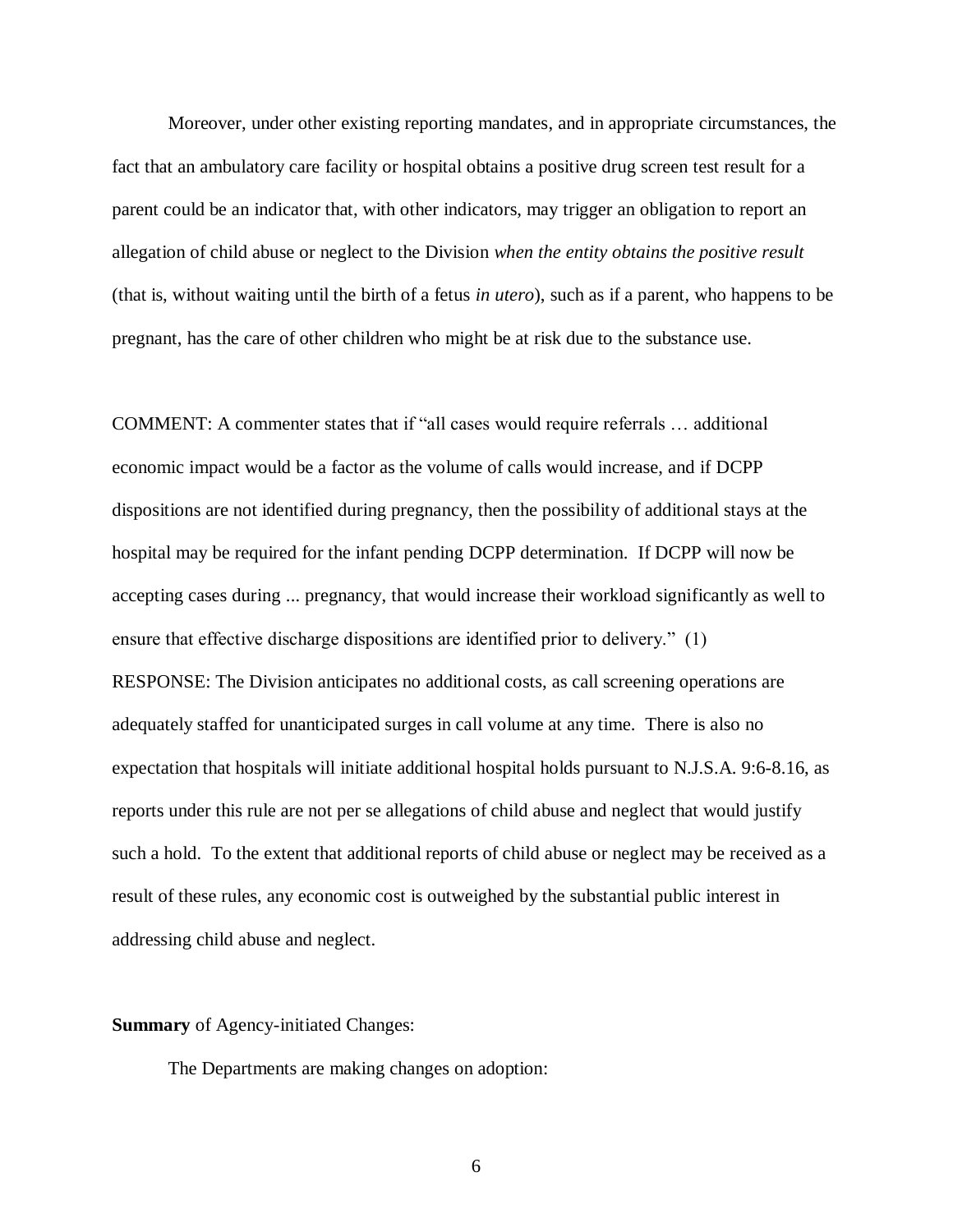1. To improve grammar throughout, for example, by correcting the hyphenation of the term, "substance-affected infant"; eliminating the passive voice; and, at N.J.A.C. 3A:26-1.3(a)4 and 5, removing the redundant use of the term, "information";

2. To add, at N.J.A.C. 3A:26-1.1(a), specific cross-references to the rules in Title 8 of the New Jersey Administrative Code that establish the respective obligations of ambulatory care facilities and hospitals to report substance-affected infants to the Division;

3. To clarify N.J.A.C. 3A:26-1.1(c) to state that the Division shall offer services to the parent of a substance-affected infant and shall provide the services if the parent accepts them in accordance with the Division's rules;

4. To reorganize by internal codification, the definition of the term, "substance-affected infant," at N.J.A.C. 3A:26-1.2, as a means of highlighting the independent nature of the qualifying conditions that trigger the reporting obligation; and

5. To correct syntax and avoid ambiguity potentially resulting from the use of the phrase, "child as a result," at N.J.A.C. 3A:26-1.3(a)4, by removing this phrase and adding in its place the defined term, "substance-affected infant," and the phrase, "resulting from his or her exposure to the substances."

#### **Federal Standards Statement**

The Child Abuse Prevention and Treatment Act (42 U.S.C. §§ 5101 et seq.) requires that the health care provider must notify child protective services of infants born, and identified as, affected by substance abuse, withdrawal symptoms resulting from prenatal drug exposure, or a fetal alcohol spectrum disorder, and that states have systems in place for the facilitation of these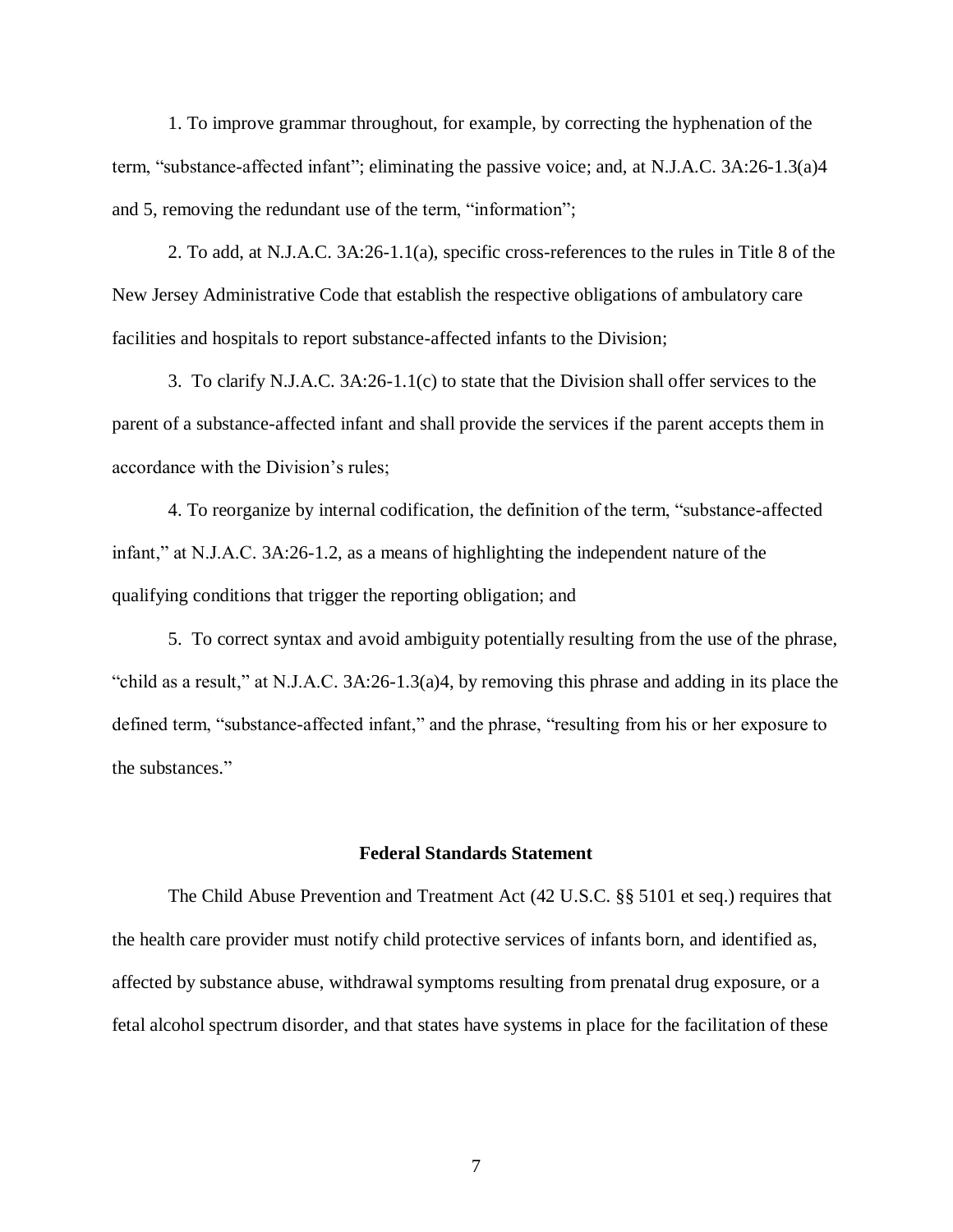reports. The adopted new rules and amendments would ensure New Jersey's compliance with this requirement.

**Full text** of the adoption follows (additions to proposal indicated in boldface with asterisks, **\*thus\***; deletions from proposal indicated in brackets with asterisks, \*[thus]\*):

# CHAPTER 26

# \*[SUBSTANCE AFFECTED]\* **\*SUBSTANCE-AFFECTED\*** INFANTS SUBCHAPTER 1. REPORTS OF \*[SUBSTANCE AFFECTED]\* **\*SUBSTANCE-AFFECTED\*** INFANTS

3A:26-1.1 Reports of \*[substance affected]\* **\*substance-affected\*** infants

(a) The Division of Child Protection and Permanency shall receive reports of \*[substance affected]\* **\*substance-affected\***infants \*[from]\* **\*that \*** ambulatory care facilities **\***[licensed under]\* **\*submit pursuant to\*** N.J.A.C. 8:43A**\*-28.7\*** and **\*that** hospitals \*[licensed under]\* **\*submit pursuant to\*** N.J.A.C. 8:43G**\*-2.13\***.

(b) Upon receipt of a report pursuant to (a) above, the Division shall first determine if  $\frac{1}{2}$ [such]\* **\*the\*** report is an allegation of child abuse or neglect pursuant to N.J.S.A. 9:6-1 et seq., and if a determination that a report is an allegation of child abuse or neglect, respond in accordance with applicable law, including N.J.A.C. 3A:10.

(c) For reports made pursuant to (a) above that are not determined to be allegations of child abuse or neglect, the Division **\*representative**\* shall \*[take steps to provide services to substance affected infants and parents]\* **\*offer services to the parent**\* of \*[substance affected]\* **\*each substance-affected\*** infant\*[s]\* on a voluntary basis \*[for the purpose of ensuring that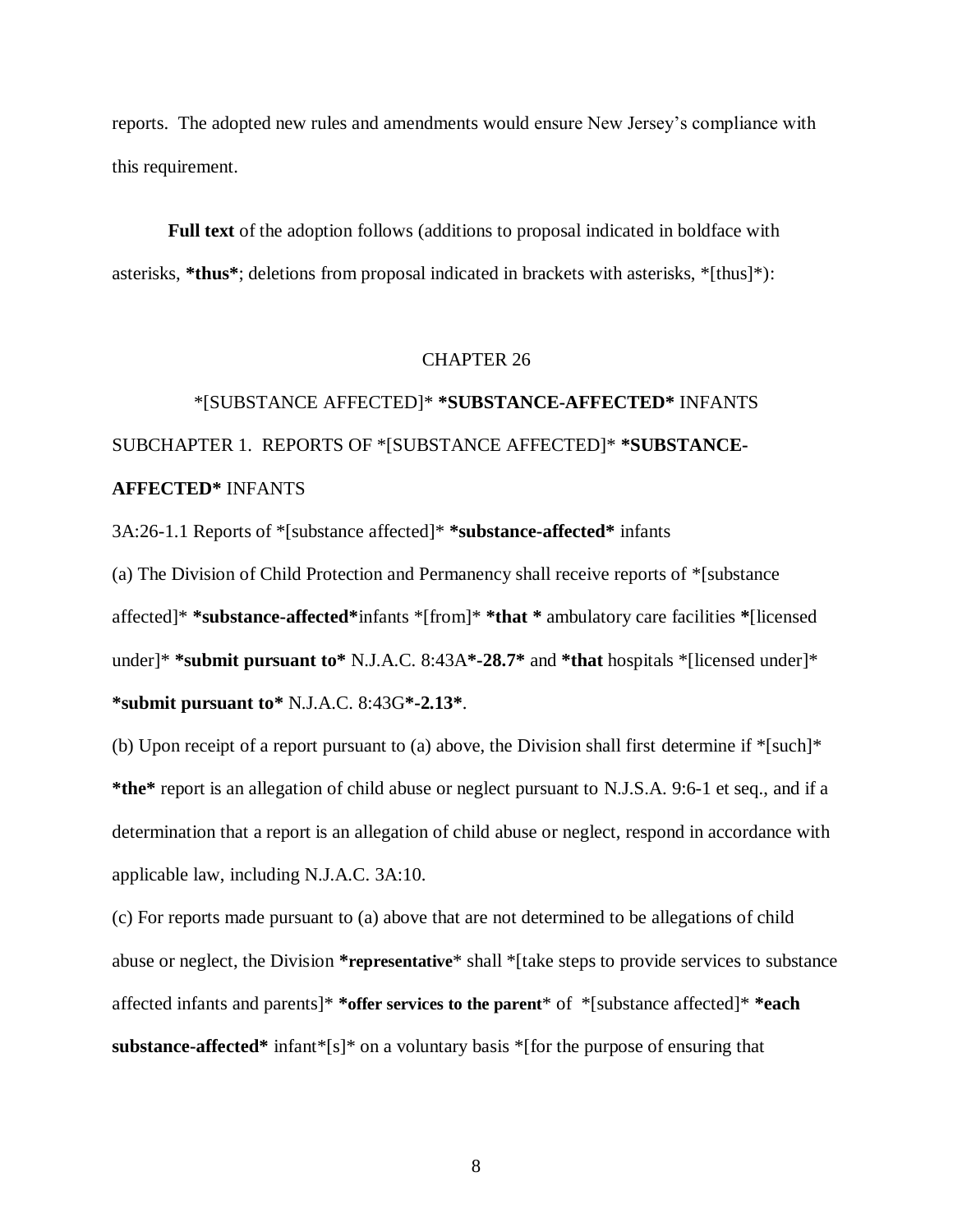opportunity is given to implement a plan to ensure the safety of that infant]\*. **\*If the parent accepts, the Division shall provide the services in accordance with N.J.A.C. 3A:11-1.6(b) and 1.7.\***

(d) (No change from proposal.)

# 3A:26-1.2 Definitions

The following words and terms, when used in this chapter, shall have the following meanings**\*,\*** unless the context clearly indicates otherwise\*[.]\***\*:\***

…

\*["Substance affected]\* **\*"Substance-affected\*** infant" means an infant: [whose]

**\*1. Whose\*** mother had a positive toxicology screen for a controlled substance or metabolite thereof during pregnancy or at the time of delivery; \*[who]\*

**\*2. Who\*** has a positive toxicology screen for a controlled substance after birth that is reasonably attributable to maternal substance use during pregnancy; \*[who]\*

**\*3. Who\*** displays the effects of prenatal controlled substance exposure or symptoms of withdrawal resulting from prenatal controlled substance exposure; or  $*[who]*$ 

**\*4. Who\*** displays the effects of a fetal alcohol spectrum disorder (FASD).

3A:26-1.3 Content of reports

(a) Reports made pursuant to N.J.A.C. 3A:26-1.1 must include the following information:

1. The name of the \*[substance affected]\* **\*substance-affected\*** infant, if known;

2. The names of the \*[substance affected]\* **\*substance-affected\*** infant's mother and father, if known;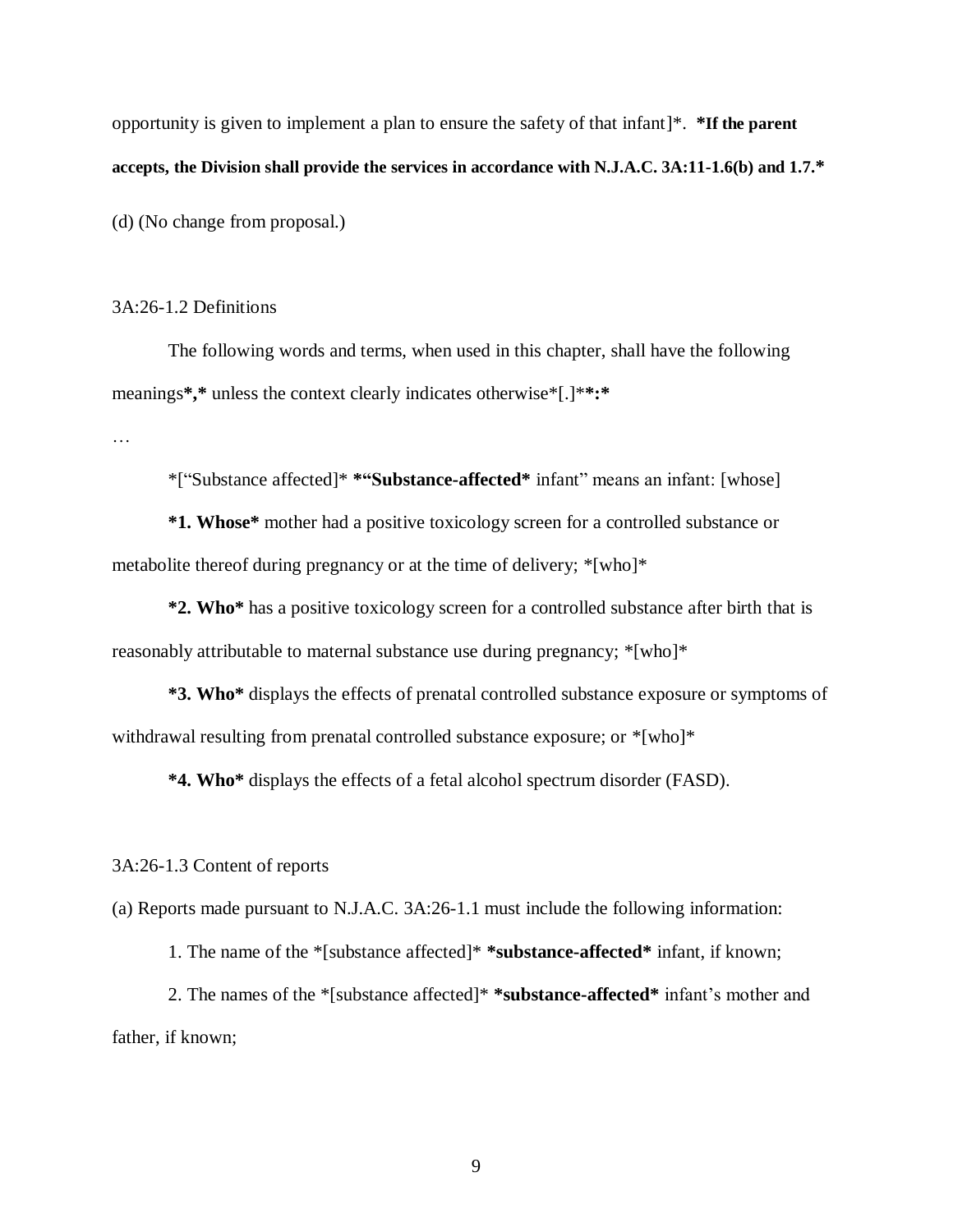3. The home address**\*es\*** of the \*[substance affected]\* **\*substance-affected\*** infant's mother and father, if known;

4. \*[Information on the]\* **\*The\*** types of substances affecting the \*[substance affected]\* **\*substance-affected\*** infant, and \*[any]\* **\*the\*** harm**\*, if any,\*** caused to the \*[child as a result]\* **\*substance-affected infant resulting from his or her exposure to the substances\***; and

5. \*[Information on circumstances] **\*Circumstances\*** known to the reporter that would \*[impact upon]\* **\*affect\*** an evaluation of the situation, including, but not limited to, awareness of medications prescribed to the mother of the \*[substance affected]\* **\*substance-affected\*** infant.

### CHAPTER 43A

# MANUAL OF STANDARDS FOR LICENSING OF AMBULATORY CARE FACILITIES SUBCHAPTER 1. DEFINITIONS AND QUALIFICATIONS

### 8:43A-1.3 Definitions

The following words and terms, when used in this chapter, shall have the following meanings, unless the context clearly indicates otherwise:

…

\*["Substance affected]\* **\*"Substance-affected\*** infant" means the term as defined at N.J.A.C. 3A:26-1.2.

…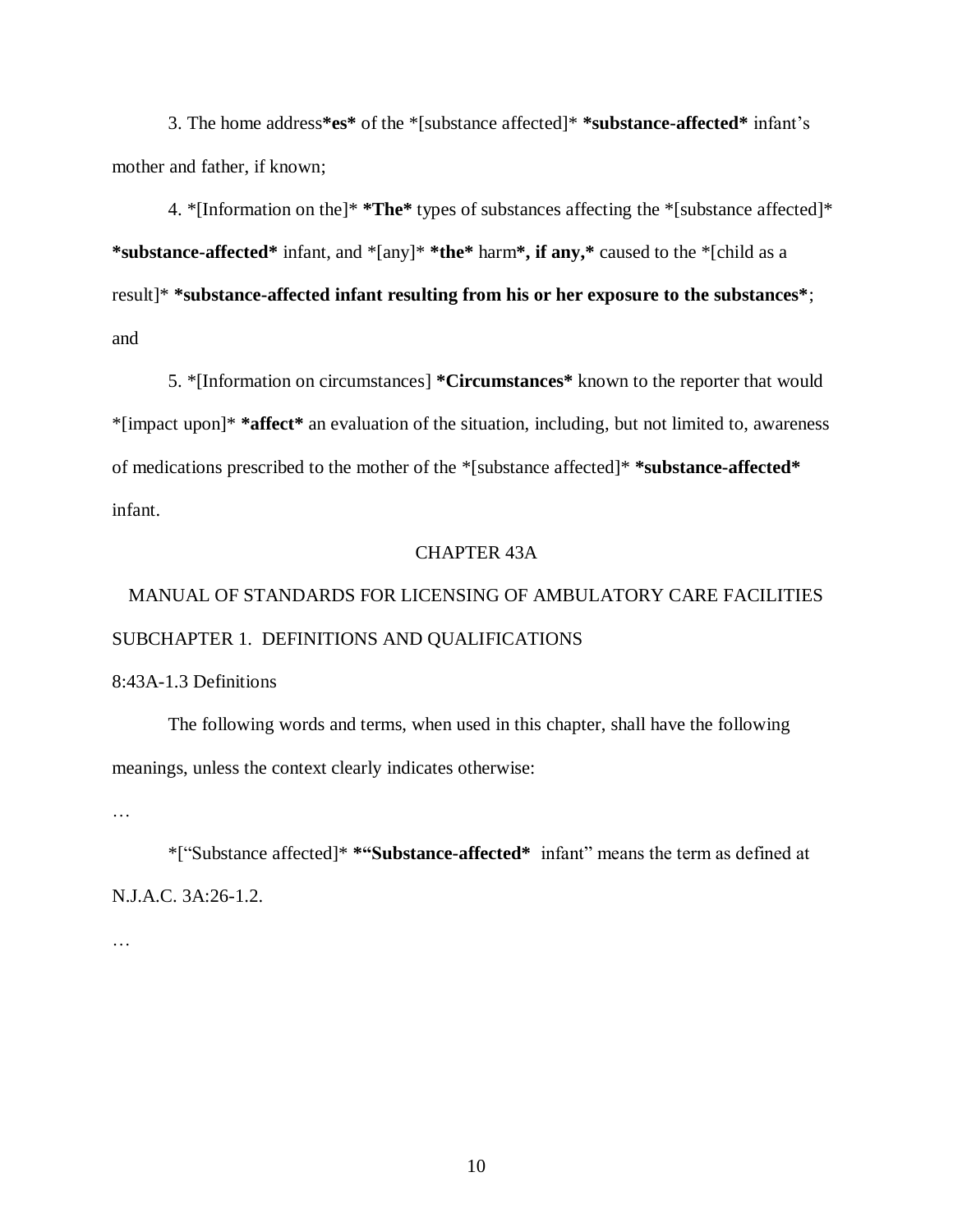# SUBCHAPTER 28. BIRTH CENTERS

8:43A-28.7 Additional policies and procedures

 $(a) - (e)$  (No change from proposal.)

(f) The birth center shall establish and implement written policies and procedures for the

reporting of all \*[substance affected]\* **\*substance-affected\*** infants to the Division of Child

Protection and Permanency in accordance with N.J.A.C. 3A:26.

# CHAPTER 43G

### HOSPITAL LICENSING STANDARDS

#### SUBCHAPTER 1. GENERAL PROVISIONS

8:43G-1.2 Definitions

The following words and terms, when used in this chapter, shall have the following meanings, unless the context clearly indicates otherwise:

…

\*["Substance affected]\* **\*"Substance-affected\*** infant" means the term as defined at N.J.A.C. 3A:26-1.2.

…

### SUBCHAPTER 2. LICENSURE PROCEDURE

8:43G-2.13 Child abuse and neglect and \*[substance affected]\* **\*substance-affected\*** infants (a) The facility shall establish and implement written policies and procedures, reviewed by the Department and revised as required by the Department, for reporting all diagnosed and/or suspected cases of child abuse and/or neglect in compliance with N.J.S.A. 9:6-1 et seq., and for